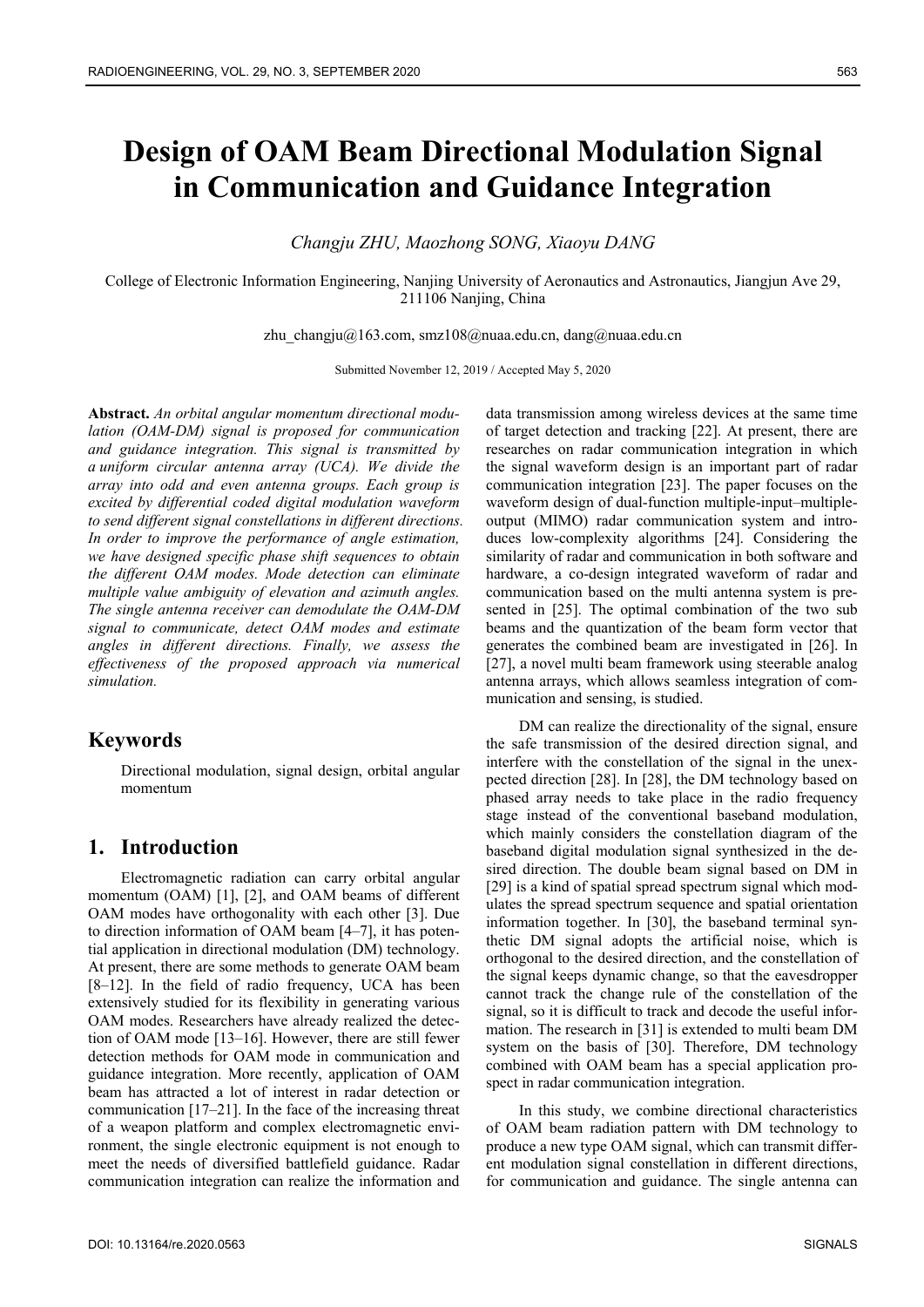estimate the angle and transmit digital information in radar communication integration.

The remainder of this paper is organized as follows. In Sec. 2, the design idea of combining DM technology with OAM beam is given. Methods of OAM-DM signal design and the demodulation are proposed in Sec. 3. Section 4 introduces the angle estimation method using dual OAM beams. Then, Section 5 evaluates the proposed scheme and analyzes the angle estimation accuracy of different OAM beams. Finally, conclusions are drawn in Sec. 6.

# **2. Design of OAM-DM**

The study of OAM beam radiation pattern shows that the direction of OAM beam main lobe will change with the change of OAM mode. Different OAM beams have different directional information. Thus, we combine the DM technology to modulate the OAM mode information into the designed signal. The signal constellation of different OAM modes will be different. Finally, different DM signals are transmitted to different directions.

Figure 1 shows that UCA is used to generate different mode OAM beams. The number of UCA elements is 2*M*, the radius of UCA is  $r$ , the wavelength is  $\lambda$  and the frequency is *f*. Parameters *δ* and *γ* represent the elevation and azimuth angle of the receiver, respectively. The azimuth angle of the  $m^{\text{th}}$  element is  $\gamma_m$ . The phase difference  $\varphi$  between excitation signals of adjacent elements in UCA can be written as [32]

$$
\varphi = \frac{\pi l}{M} \tag{1}
$$

where *l* is the mode of the OAM beam, *M* is half the number of UCA elements. In theory, the mode of the OAM can be an arbitrary real number. The relationship between the generating mode and the number of antenna array elements can be obtained by [33].

$$
|l|_{\max} < M. \tag{2}
$$

The range of phase difference between adjacent elements satisfies  $\varphi \in (-\pi, \pi)$ . We design two sets of excitation signals for the odd and even array elements in UCA. Then, the two groups of signals are coded to modulate the phase difference *φ* between odd and even array elements into the signal. The modulation method can connect the phase difference *φ* with the quaternary digital information to complete the communication. The receiver can get the mode value of OAM beam by demodulating the phase difference *φ*, and then get the OAM beam pattern information to estimate the angle. In this process, the basic UCA information, which the receiver needs, will be transmitted by communication.

The design of DM signal can be used for both communication and angle estimation. This modulation method also provides a new thinking for OAM mode detection.



**Fig. 1.** Diagram of transmission OAM-DM signal.

# **3. Modulation and Demodulation of Signal**

#### **3.1 Signal Modulation**

In this paper, both elevation angle and azimuth angle estimations of the target by dual OAM beams are closely related to the OAM mode. The receiver can estimate the elevation and azimuth as long as the mode of OAM beam is detected. The designed OAM-DM signal contains OAM mode information.

As shown in Fig. 1, antennas in UCA are divided into odd and even group. Then, the odd array elements are excited by  $s_1(n,t) = c_{11}(n)\cos \omega t + c_{12}(n)\sin \omega t$  and phase shift sequence  $\{\exp(j l \gamma_1), \exp(j l \gamma_3), ..., \exp(j l \gamma_{2M-1})\}$  respectively, while the even array elements are excited by  $s_2(n,t) = c_{21}(n)\cos \omega t + c_{22}(n)\sin \omega t$  and phase shift sequence  $\{\exp(j l \gamma_2), \exp(j l \gamma_4), ..., \exp(j l \gamma_{2M})\}$  respectively. Where,  $\omega$  is the carrier angular frequency of the transmitting signal,  $c_{ij} \in [-1,0,1]$  ( $ij = 1,2$ ) is the element of the encoding matrix,  $\gamma_{2m-1}$  and  $\gamma_{2m}$  are azimuth angles of the antenna elements in UCA. The received signal  $r(n,t,m)$  can be written by

$$
r(n, t, m) =
$$
\n
$$
\begin{bmatrix} s_1(n, t) s_2(n, t) \end{bmatrix} \begin{bmatrix} g(1, 2m - 1) \exp[-j\varphi(1, 2m - 1)] \\ g(2, 2m) \exp[-j\varphi(2, 2m)] \end{bmatrix} (3)
$$
\n
$$
= \begin{bmatrix} a_1(n) & a_0(n) \end{bmatrix} \begin{bmatrix} \cos[\omega t - \varphi(1, 2m - 1)] \\ \sin[\omega t - \varphi(1, 2m - 1)] \end{bmatrix},
$$
\n
$$
\begin{cases} g(1, 2m - 1) = \exp[jk r \sin \delta \cos(\gamma - \gamma_{2m - 1})], \\ g(2, 2m) = \exp[jk r \sin \delta \cos(\gamma - \gamma_{2m})], \\ \varphi(1, 2m - 1) = l \gamma_{2m - 1}, \\ \varphi(2, 2m) = l \gamma_{2m} \end{cases} (4)
$$

where *m* represents the *m*<sup>th</sup> element,  $k=2\pi/\lambda$ ,  $\delta$  is the elevation angle, *γ* is the azimuth angle,  $a_1(n)$  and  $a_0(n)$  are equivalent baseband signals. The equivalent complex baseband signal  $a(n)$  can be expressed as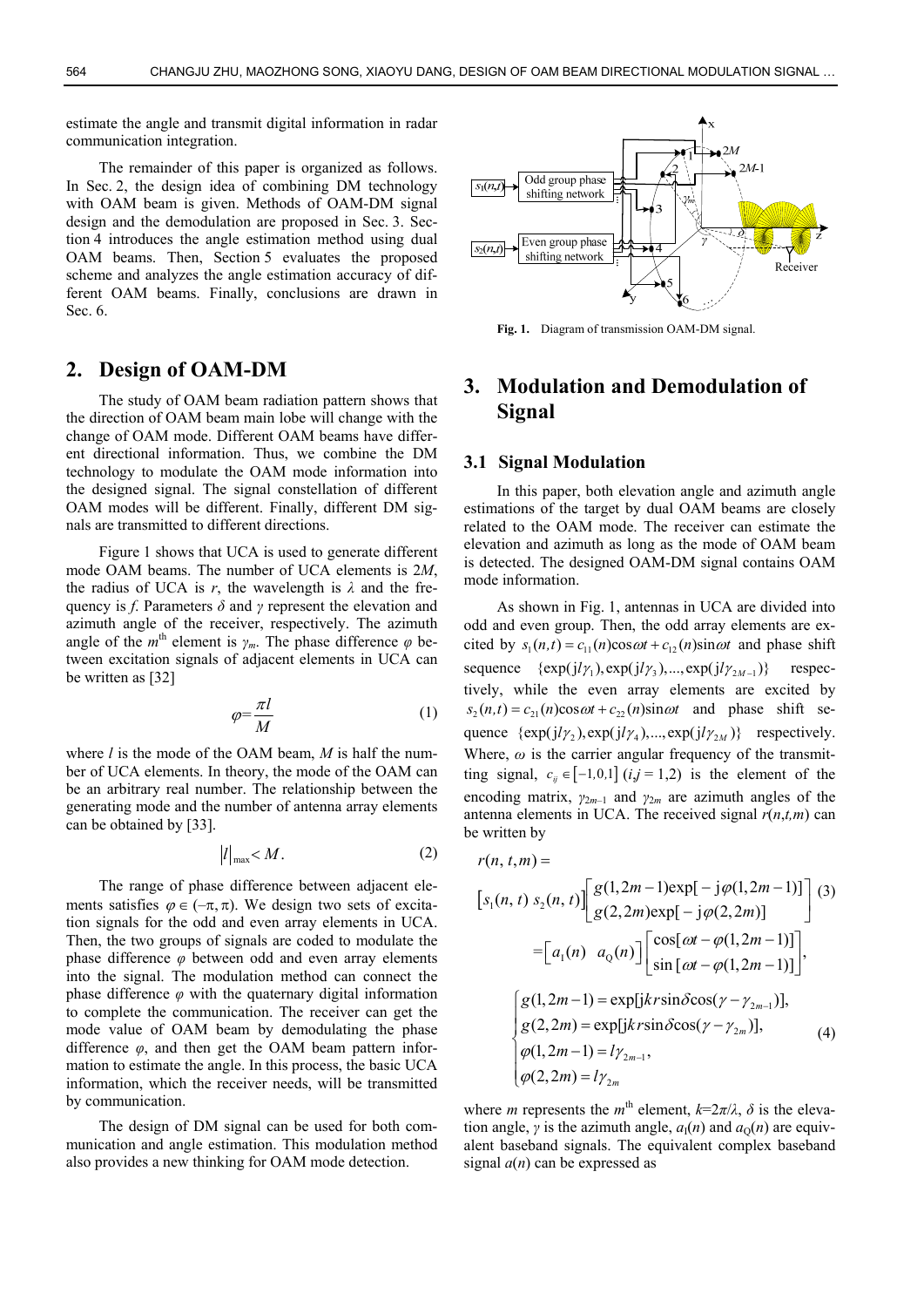$$
a(n) = a_1(n) + ja_0(n),
$$
  
\n
$$
\begin{cases}\na_1(n) = c_{11}(n)g(1,2m-1) + c_{21}(n)g(2,2m)\cos\varphi \\
+ c_{22}(n)g(2,2m)\sin\varphi,\na_0(n) = c_{12}(n)g(1,2m-1) - c_{21}(n)g(2,2m)\sin\varphi \\
+ c_{22}(n)g(2,2m)\cos\varphi\n\end{cases}
$$
\n(5)

where  $\varphi = \varphi(2, 2m) - \varphi(1, 2m - 1)$ . The matrix **K** can be obtained from equivalent complex baseband signal *a*(*n*).

$$
\mathbf{K} = [g(1, 2m-1) \ g(2, 2m) \cos \varphi \ g(2, 2m) \sin \varphi]^{T}.
$$
 (6)

The transmit signal is divided into *n* frames, and the  $n<sup>th</sup>$  frame has two chirps which are expressed by

$$
\mathbf{A}(n) = [a_1(1,n) \ a_0(1,n) \ a_1(2,n) \ a_0(2,n)]^T. \tag{7}
$$

Design the modulation matrix  $P(n)$  of differential coding to obtain the differential iteration relation.

$$
\mathbf{P}(n) = (\mathbf{G}^{z_n})^{\mathrm{T}} \mathbf{P}(n-1)
$$
 (8)

where  $z_n$  is the data sequence to be transmitted,  $z_n = 0, 1, 2, 3$ . **P**(1) is an initialization matrix.

$$
\mathbf{P}(1) = \begin{bmatrix} 1 & 1 & 0 \\ 0 & 0 & 1 \\ -1 & 1 & 0 \\ 0 & 0 & 1 \end{bmatrix}, \ \mathbf{G} = \begin{bmatrix} 0 & 1 & 0 & 0 \\ -1 & 0 & 0 & 0 \\ 0 & 0 & 0 & 1 \\ 0 & 0 & -1 & 0 \end{bmatrix}.
$$

The iterative relation of the modulation matrix  $A(n)$  is obtained by

$$
\mathbf{A}(n) = \mathbf{P}(n)\mathbf{K}.\tag{9}
$$

After coding and modulation, the signal when transmitting data  $z_n$  in the  $n^{\text{th}}$  frame can be expressed as



**Fig. 2.** The modulation relationship of the spatial parameters.

$$
\mathbf{A}(n) = \begin{bmatrix} g(1, 2m-1)+g(2, 2m)\cos(\varphi) \\ g(2, 2m)\sin(\varphi) \\ -g(1, 2m-1)+g(2, 2m)\cos(\varphi) \\ g(2, 2m)\sin(\varphi) \\ g(1, 2m-1)+g(2, 2m)\cos(\varphi) \\ -g(2, 2m)\sin(\varphi) \\ -g(1, 2m-1)+g(2, 2m)\cos(\varphi) \end{bmatrix}, z_n = 1
$$
\n
$$
\mathbf{A}(n) = \begin{bmatrix} -g(1, 2m-1) + g(2, 2m)\cos(\varphi) \\ -g(1, 2m-1) - g(2, 2m)\cos(\varphi) \\ -g(2, 2m)\sin(\varphi) \\ g(1, 2m-1) - g(2, 2m)\cos(\varphi) \\ -g(1, 2m-1) - g(2, 2m)\cos(\varphi) \\ -g(1, 2m-1) - g(2, 2m)\cos(\varphi) \\ g(2, 2m)\sin(\varphi) \\ g(1, 2m-1) - g(2, 2m)\cos(\varphi) \end{bmatrix}, z_n = 3.
$$

Figure 2 shows the signal constellation and the modulation relationship of the spatial parameters. The constellation will be distorted with the change of OAM mode. The relationship among two QPSK (Quadrature Phase Shift Keying) signals and the phase difference  $\varphi$  can be seen from the constellation.

The equations of spatial modulation are

$$
a(1,n) - a(2,n) = 2g(1,2m-1), \tag{11}
$$

$$
a(1,n) + a(2,n) = 2g(2,2m)(\cos\varphi + j\sin\varphi)
$$
 (12)

where  $a(i, n) = a_1(i, n) + ja_0(i, n)$  is the equivalent complex signal  $(i = 1,2)$ . From (11) and (12), it is obvious that the phase difference *φ* equals to the angle between  $a(1,n) - a(2,n)$  and  $a(1,n) + a(2,n)$ .

#### **3.2 Signal Demodulation**

Due to the distortion of the OAM-DM signal constellation, the receiver is not suitable for the conventional QPSK signal demodulation method to demodulate OAM-DM signal, which can improve the communication security performance for communication and guidance integration. Therefore, we propose a differential modulation method of OAM-DM signal.

The differential equation of the received signal phase can be expressed as

$$
\phi(i,n) = \phi(i,n-1) + \frac{\pi z_n}{2}, i = 1,2.
$$
 (13)

The microwave field from the transmitter to receiver will be introduced a delayed phase  $\phi$  and an amplitude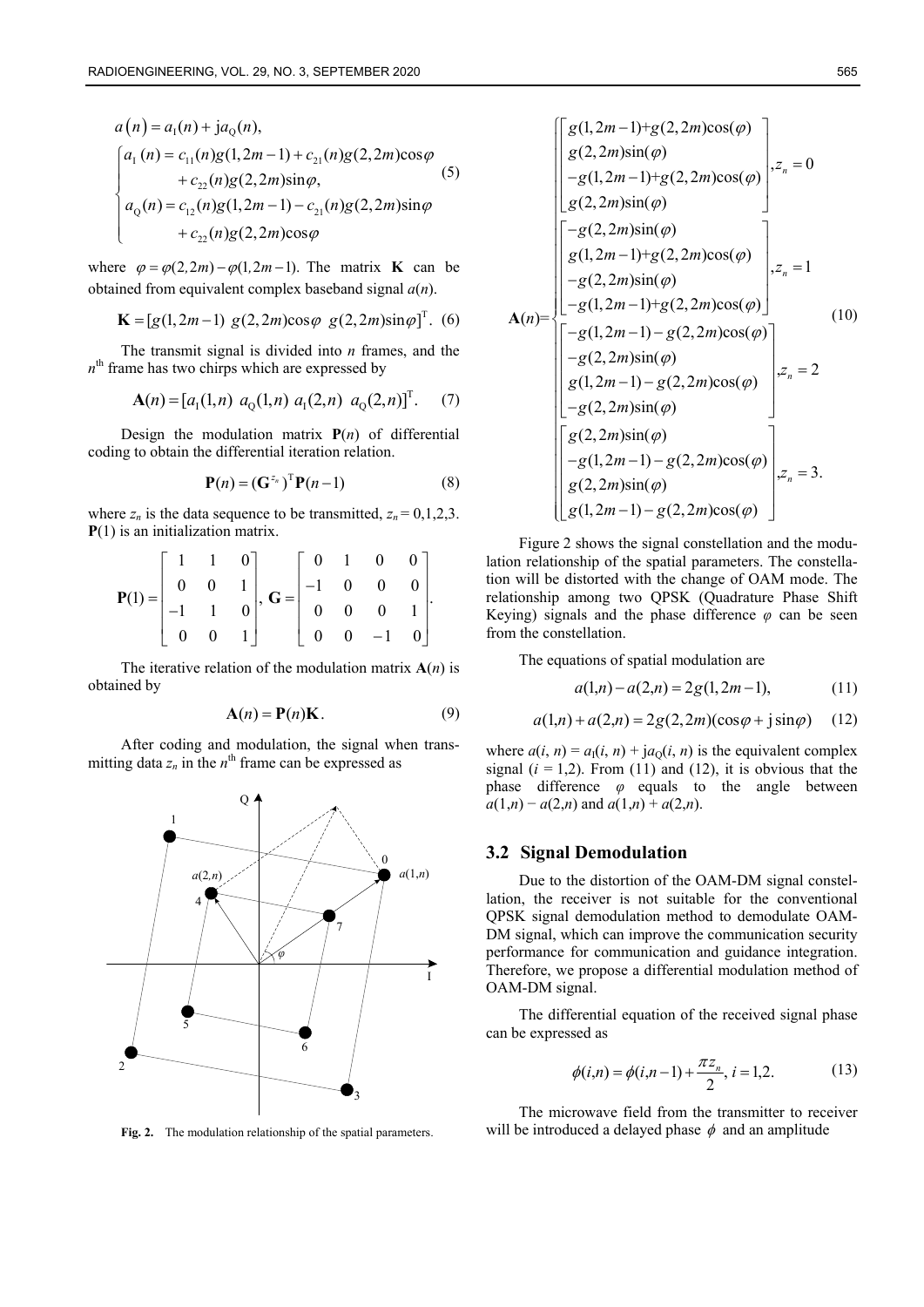attenuation  $\rho$ . Then the received signal  $V(i,n)$  in the equivalent baseband form is written as

$$
V(i,n) = \rho a(i,n) \exp(-j\phi).
$$
 (14)

The carrier phase  $\phi$  in the receiver can be derived by the following equation.

$$
\exp(-j\phi) = \frac{V(1,n) - V(2,n)}{\sqrt{\{\text{Re}[V(1,n) - V(2,n)]\}^2}}.
$$
(15)  

$$
\sqrt{\text{Im}[V(1,n) - V(2,n)]\}^2}.
$$

The differential demodulation relation of the received signal  $V(i,n)$  is given by

$$
V(i,n) = V(i,n-1)\exp(j\frac{z_n \pi}{2})
$$
 (16)

where  $i = 1,2$ . The data sequence  $z_n$  can be calculated based on the theory of maximum likelihood estimation.

$$
\exp\left(\frac{\pi \sum_{n=1}^{n} \left[\frac{V(1,n)V^*(1,n-1)}{V(2,n)V^*(2,n-1)}\right]}{\left[\frac{V(1,n-1)V^*(1,n-1)}{V(2,n-1)V^*(2,n-1)}\right]}.\tag{17}
$$

The digital information demodulated by (17) indicates that the receiver can receive the digital information of the transmitter. Due to the existence of positive and negative values of the OAM mode values, it is necessary to distinguish positive and negative values for the demodulation phase difference *φ*. Therefore, the phase difference can be demodulated by arcsine function. The phase difference *φ* between odd and even group of UCA is obtained by

$$
\varphi = \arcsin \frac{\text{Im}[V(1,n) + V(2,n)]}{\sqrt{[V(1,n) + V(2,n)][V(1,n) + V(2,n)]^*}}. (18)
$$

The mode value of OAM beam can be calculated by

$$
l' = \frac{M\varphi}{\pi}.\tag{19}
$$

The estimating phase difference  $\varphi'$  exists the multiple values in (18). And the relationship between the number of antennas in UCA and the OAM mode is  $l \in [-M/2, M]$ . The recognition range of  $\varphi'$  is  $[-\pi/2, \pi]$ . The phase difference *φ* should be  $[-\pi/2, \pi)$ . So the range of demodulation helical phase difference  $\varphi'$  is also  $[-\pi/2, \pi)$ . In this paper, we only use eight specific modes of OAM beams. Therefore, the demodulated phase can satisfy the needs of this study.

The parameters  $g(1, 2m - 1)$  and  $g(2, 2m)$  can be calculated by

$$
\stackrel{\wedge}{g}(1,2m-1) = \frac{V(1,n) - V(2,n)}{2},\tag{20}
$$

$$
\overset{\wedge}{g}(2,2m) = \frac{V(1,n) + V(2,n)}{2} \exp(-j\varphi). \tag{21}
$$

In fact, when UCA generates OAM beam,  $g(1, 2m-1)$  $= g(2, 2m)$ . Thus, the radiation pattern  $g_i$  of OAM beam can be obtained by

$$
g_{i} = \sum_{m=1}^{M} \left[ \hat{g}(1, 2m-1) \exp(-j l \frac{2m-1}{M} \pi) + \hat{g}(2, 2m) \exp(-j l \frac{2m}{M} \pi) \right]
$$
(22)  

$$
= \sum_{m=1}^{2M} \frac{\hat{g}(1, 2m-1) + \hat{g}(2, 2m)}{2} \exp(-j l \frac{m}{M} \pi).
$$

The transmitter sends the necessary parameters of UCA to the receiver, which demodulates the pattern information of OAM beam. In summary, we can use the single receiver to detect the OAM mode, the radiation pattern and the propagation phase. Thus, the estimation of elevation angle and azimuth angle can be completed. The receiver only needs to receive the information of the transmitter, and does not need to return the information to the transmitter.

# **4. Angle Estimation of Single Receiving Antenna**

#### **4.1 Elevation Angle Estimation**

The radiation pattern is independent of azimuth and symmetric around the beam axis. According to the property of Bessel function, the intensity is null along the beam axis when  $l \neq 0$ . The angle of maximum gain is determined by wavenumber, array radius, and OAM mode. When the array parameters are fixed, the angle of maximum gain will change with OAM modes.

Figure 3 plots the elevation profile of the radiation pattern of eight OAM beams with  $M = 25$ ,  $r = 0.05$  m and  $f = 9$  GHz. For each mode, the lobe near beam axis possesses maximum gain, called main lobe. The radiation intensity of a single mode OAM beam corresponds to multiple elevation angles. Thus, it is not easy to locate the target in the entire main-lobe region no matter what the elevation angle is. However, elevation angle ranges of different OAM beams exist intersection region. OAM beams of two adjacent mode values can eliminate elevation multiple values.

Elevation angle-measuring ranges of eight OAM beams are as follows (Sampling interval is  $0.05^{\circ}$ ).  $|l| = 1$ : [5.50°, 17.00°];  $|l| = 2$ : [11.75°, 25.20°];  $|l| = 3$ : [17.9°, 33.35°]; |*l*| = 4: [24.1°, 41.8°]; |*l*| = 5: [30.35°, 50.8°]; |*l*| = 6:  $[36.55^\circ, 60.2^\circ]$ ;  $|l| = 7$ :  $[42.5^\circ, 68.6^\circ]$ ;  $|l| = 8$ :  $[47.75^\circ,$ 74.05°]. We use the radiation intensity of dual-OAM beam to map the elevation angle. OAM mode detection can lock the mapping in a certain range to eliminate the influence of other OAM beams on elevation angle measurement.

Elevation angle estimation ranges of each two adjacent OAM modes are as follows.  $|l| = 1$ , 2: [11.75°, 17.00°],  $|l| = 2$ , 3:  $[17.9^\circ, 25.2^\circ]$ ,  $|l| = 3$ , 4:  $[24.1^\circ, 33.35^\circ]$ ,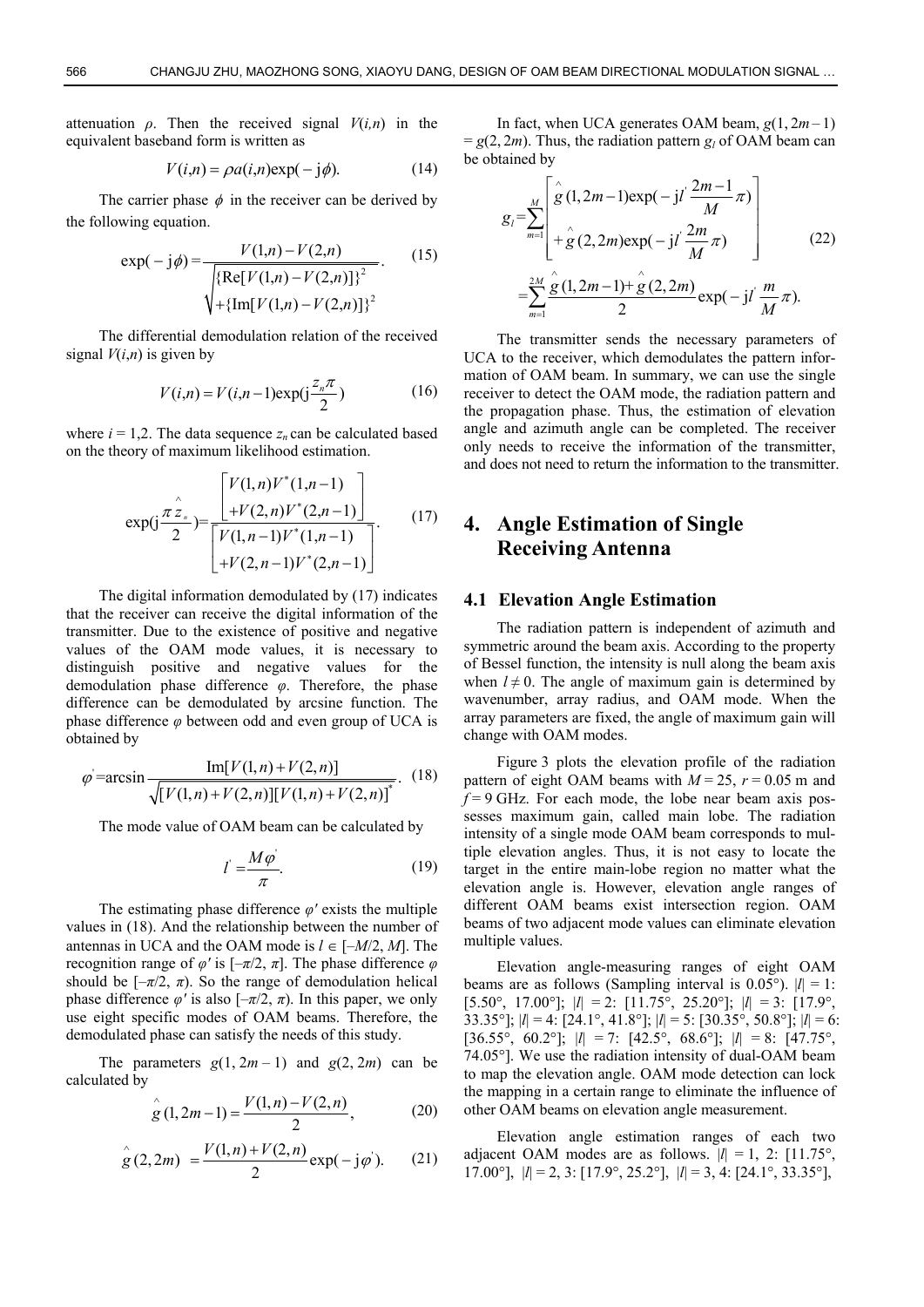

**Fig. 3.** Elevation profile of OAM radiation pattern: the angle of maximum gain increases with OAM mode| *l* |.

|*l*| = 4, 5: [30.35°, 41.8°], |*l*| = 5, 6: [36.55°, 50.8°], |*l*| = 6, 7: [42.5°, 60.2°],  $|l| = 7$ , 8: [47.75°, 68.6°]. We use the radiation intensity ratio of OAM beams to map the elevation angle.

According to radiation patterns of OAM beams in Fig. 3 and [19], OAM beam width increases with the increase of the mode, which makes the range of angle measurement larger. However, the radiation intensity will decrease, which will affect the accuracy of angle measurement. The application of large mode OAM beam is a difficulty in the future research. Therefore, eight kinds of OAM beams are properly selected for the study of communication guidance integration, instead of more OAM modes.

#### **4.2 Azimuth Angle Estimation**

The phase front of the OAM beam is related to the OAM mode value. The phase varies by 2*πl* rad in a wavelength. The phase of the OAM beam can be correlated with the azimuth of the receiver by the wavelength *λ* and propagation distance *D*. The intensity patterns have a singularity in the center of the main beam [34]. We derive the phase propagating characteristics of OAM beam with distance *D* which can be written as

$$
\psi_{l} = \frac{2\pi l}{\lambda} \left( D - \frac{\lambda}{|l|} \frac{D|l|}{\lambda} \right).
$$
 (23)

Without losing generality, take  $l = 1$  as an example. The phase of the detected OAM beam at the receiver is the azimuth of the receiver when  $l = 1$  and  $d = \alpha \lambda$  ( $\alpha = 0, 1$ , 2,...). Therefore, when  $\alpha$  is not an integer, the azimuth angle of the receiver needs an angle compensation value. It can avoid measuring the propagation distance *D* that the phase difference between dual OAM beams at the receiver is mapped to the phase of dual OAM beams. When  $l = 1$ , the propagation phase of the OAM beam received by the receiver is the azimuth angle of the receiver. When  $l = 1$ , 2,…, |*l*|max, the phase changes 2*πl* rad in a wavelength. In Fig. 4, dotted lines represent the phase propagation characteristics of different modes. In a wavelength, the relationship between phase propagation and distance can be expressed as a piecewise function, which can be written as

$$
\begin{cases} \psi_{l_1} = \frac{2\pi l_1}{\lambda} (d - \frac{k_1 - 1}{l_1} \lambda), & d \in [0, \lambda], \\ \psi_{l_2} = \frac{2\pi l_2}{\lambda} (d - \frac{k_2 - 1}{l_2} \lambda), & k_2 = 1, 2, ..., |l_1|, \end{cases}
$$
 (24)

where  $k$  is the  $k^{\text{th}}$  period in a wavelength. Without losing generality, we set the OAM mode of each group as  $l_2 > l_1$ , then  $l_2 = l_1 + 1$ . As shown in Fig. 4, the phase propagation of OAM beam varies periodically with the propagation distance in a wavelength, and the number of periods is equal to the mode value. Write (24) as

$$
\Delta \psi = \psi_{l_2} - \psi_{l_1}.\tag{25}
$$

In Fig. 4, the solid line is obtained by the propagation phase difference between two OAM beams in a wavelength, and the dotted line indicates that the propagation phase of OAM beam is periodically changing, with the range of  $[0, 2\pi]$  and the number of periods of phase change is |*l*| in a wavelength. From these changes, it is deduced that there is no multi-value of the propagation phase difference between two OAM beams with modes  $l_1$  and  $l_2$  in a wavelength. According to the phase difference subsection curve in Fig.  $4(a)$ –(f), in a wavelength, there is always a one-toone correspondence between the propagation phase difference and the propagation distance of two OAM beams with modes  $l_1$  and  $l_2$ , and the propagation phase difference function can be divided into  $2l_1$  segments. Thus, the interval of the phase difference  $\Delta \psi$  in a wavelength is divided into  $2l_1$ ,  $i = 1, 2, \ldots, 2 \times \min\{l_1, l_2\}$ , *i* is the *i*<sup>th</sup> interval. The relationship between the propagation distance  $d_i$  and  $\Delta \psi$  in a wavelength is

$$
\begin{cases} d_{2i-1} = \frac{\Delta \psi}{2\pi (l_2 - l_1)} \lambda \\ d_{2i} = \frac{\Delta \psi - 2\pi}{2\pi (l_2 - l_1)} \lambda, d_i \in \left[\frac{(2i-2)\lambda}{l_2}, \frac{(2i-1)\lambda}{l_1}\right]_i. (26) \end{cases}
$$

Therefore, the receiver detects the propagation phase of OAM beam to map the distance *d* in a wavelength, which can avoid directly measuring the propagation distance *D*. The value range of distance *d* is  $[(\alpha - 1), \alpha \lambda]$ ,  $\alpha$ represents the  $\alpha^{th}$  wavelength. In this way, we can obtain the azimuth compensation value. The compensation value of azimuth angle can be obtained by

$$
\Delta \gamma = \frac{2\pi l}{\lambda} d, \begin{cases} d \in [(\alpha - 1)\lambda, \alpha \lambda], \\ \alpha = 1, 2, 3, \dots \end{cases}
$$
 (27)

The number of azimuth multiple values is equal to the mode value. Multiple azimuth angles can be expressed as

$$
\gamma_l^h = \frac{\psi_l + 2\pi(|l| - h)}{l} - \Delta \gamma, \ h \in [1, |l|] \tag{28}
$$

where *h* denotes the  $h<sup>th</sup>$  multi-value. We still use dual beams to eliminate multiple values.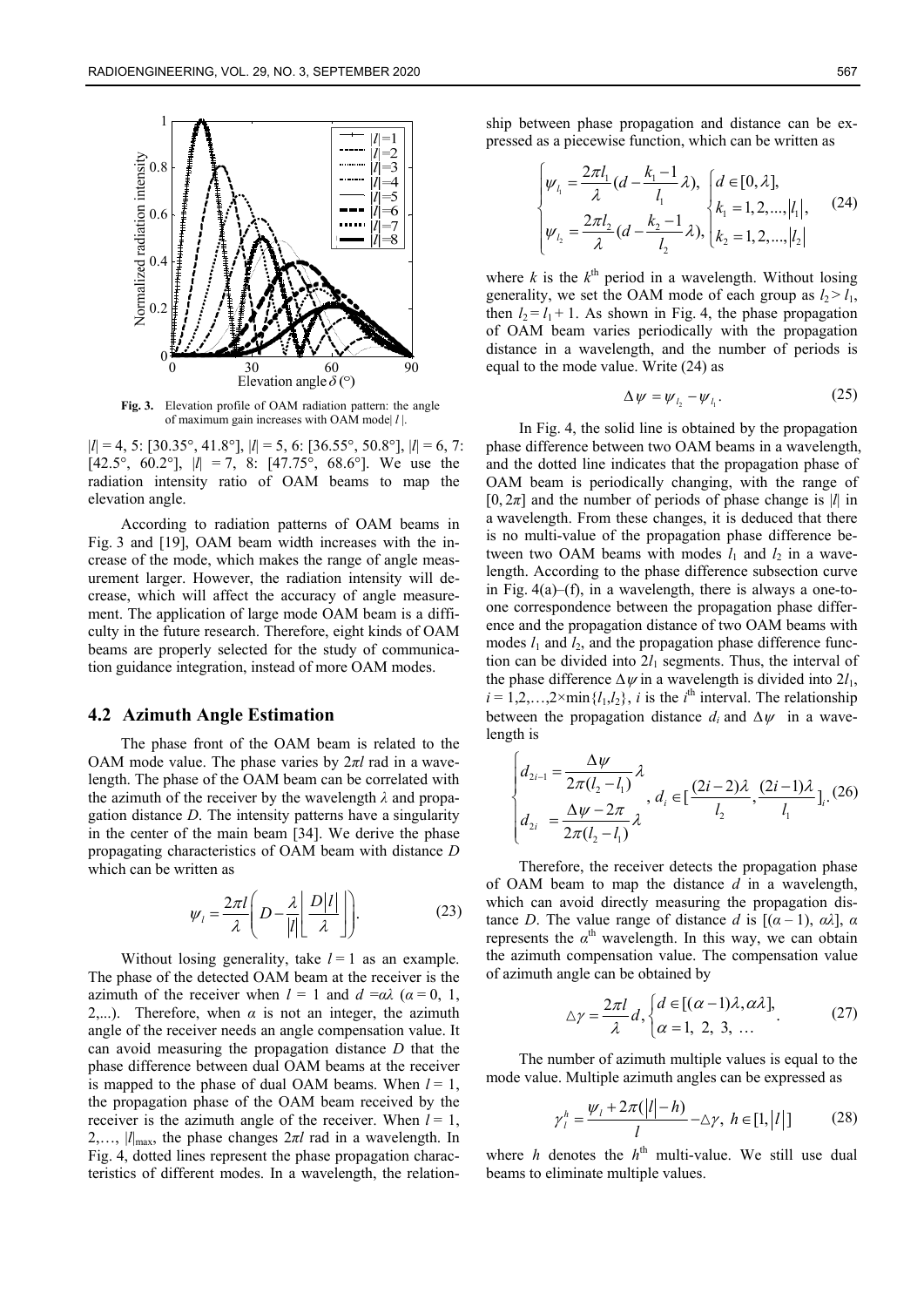



**Fig. 4.** The mapping relationship between propagation phase difference and azimuth compensation in a wavelength  $(\lambda = 1/30 \text{ m})$ .

# **5. Simulation Results and Discussion**

In this section, we simulate the communication bit error rate (BER), OAM mode detection and angles estimation of the scheme on MATLAB platform. In the simulation, 1000 OAM-DM signals are randomly generated under different SNRs.

 $SNR = (E_b/N_0) \times (R_b/W)$ , where  $E_b$  denotes the energy per unit bit,  $N_0$  denotes the noise power spectral density,  $R_b$ is the bit transmission rate, *W* is the equivalent noise bandwidth of the receiver. *W* changes with the modulation mode. When QPSK is adopted,  $W$  is  $1 \times R_b$ . When BPSK modulation is adopted, *W* is  $2 \times R_b$ , then *SNR* =  $E_b/(N_0/2)$ . In this paper, QPSK modulation is adopted. Therefore,  $SNR = E_b/N_0$ .

Figure 5 shows the BER performance in Additive White Gaussian Noise (AWGN) channel. The BER decreases with the increase of SNR. We choose the higher SNR for the best guidance performance test of OAM-DM signal. In following simulations, 1000 OAM-DM signals are generated under SNR of 15 dB. The phase difference *φ* and OAM mode, which receiver demodulates, are given in Tab. 1 and Tab. 2. Detecting the mode of OAM beam at receiver is the key factor in elevation and azimuth angle estimation.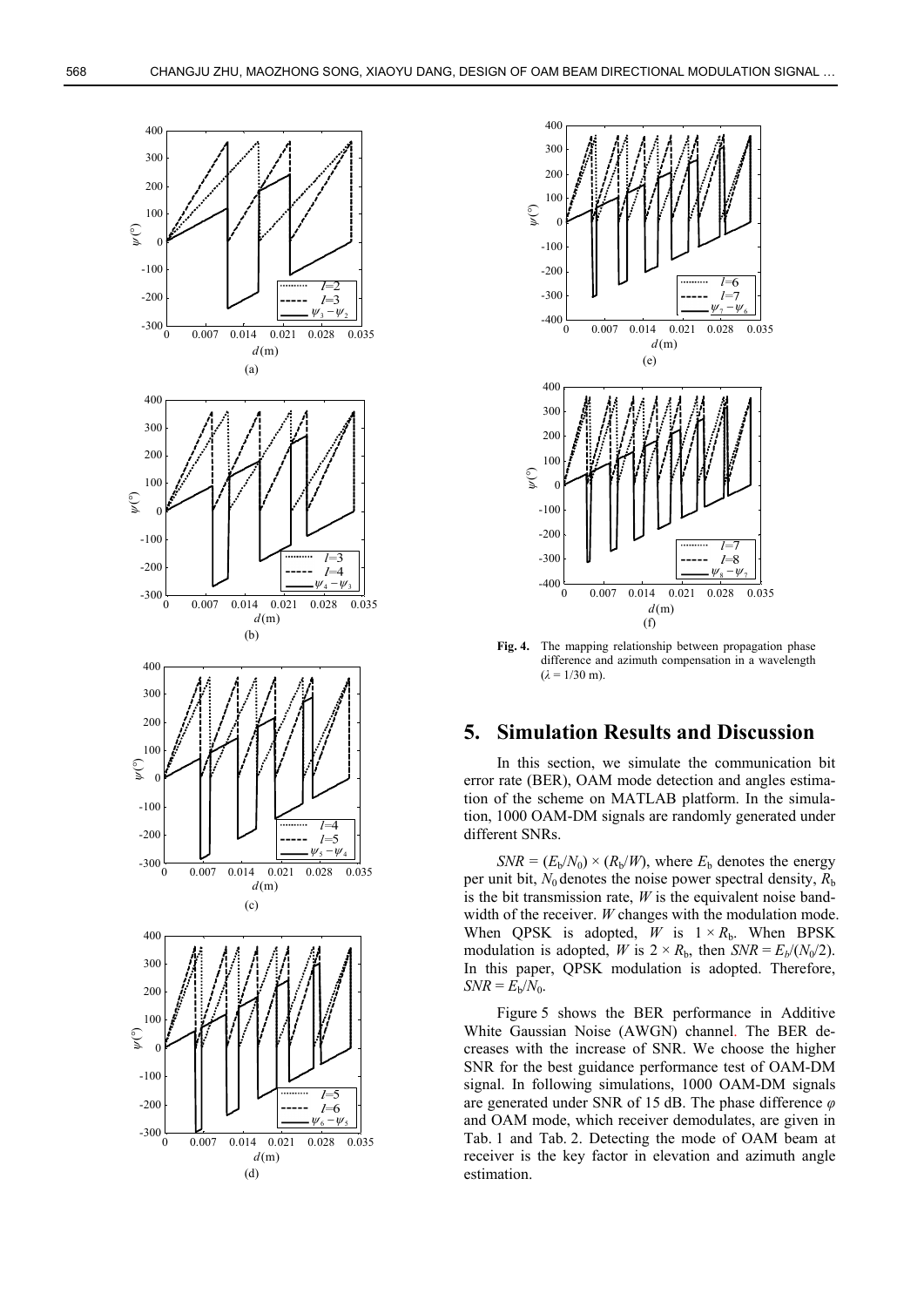

**Fig. 5.** Performance of the bit error rate in AWGN channel.

|  | $\varphi$ (°)   7.20   14.40   21.60   28.80   36.00   43.20   50.40   57.60 |  |  |  |
|--|------------------------------------------------------------------------------|--|--|--|
|  | $\varphi$ (°)   7.26   14.70   21.59   28.79   36.52   43.39   50.50   57.58 |  |  |  |

**Tab. 1.** Modulation phase *φ* and demodulation phase *φ'.* 

|  | $\sim$ |  | ີ |  |
|--|--------|--|---|--|

**Tab. 2.** Emission mode *l* and detection mode *l'.*



**Fig. 6.** Elevation angle mapped by ratio of radiation intensity.

As shown in Fig. 6, in a monotonic interval, the ratio and elevation angle always correspond one to one. The higher the slope of the elevation angle estimation curve, the higher the sensitivity. However, the monotone interval of the curve is intersected, which makes the angle estimation appear multiple values. We can use OAM mode detection to distinguish multiple values.

Essentially, the positive and negative values of OAM beam modes have no effect on the elevation angle estimation. The root mean square error (RMSE) of elevation angle is shown in Tab. 3. However, the larger the mode value | *l* | of OAM beam is, the larger the width of the main lobe will be, which will reduce the sensitivity of elevation angle estimation and lead to the increase of elevation angle estimation error. Therefore, the OAM beam with large mode can be used for rough estimation and the OAM beam with small mode can be used for precise estimation.

Figure 7 plots multivalued curves of different modes. Multiple azimuth angles can always map an azimuth angle *γ*. For the estimation of azimuth angle, mode values of OAM beams are equal sign or negative sign. For the convenience of azimuth angle estimation, the mode values of dual-OAM beam should be taken as a positive sign or a negative sign at the same time. The azimuth angle corresponding to each curve can be also distinguished by mode detection. As shown in Fig.  $7(a)$ –(f), when the receiver only receives the propagation phase of one OAM beam, no

|                                                           |  |  |  | $1, 2$   2, 3   3, 4   4, 5   5, 6   6, 7   7, 8 |
|-----------------------------------------------------------|--|--|--|--------------------------------------------------|
| RMSE (°)   0.07   0.08   0.15   0.18   0.30   0.52   1.02 |  |  |  |                                                  |

**Tab. 3.** RMSE of elevation angle.

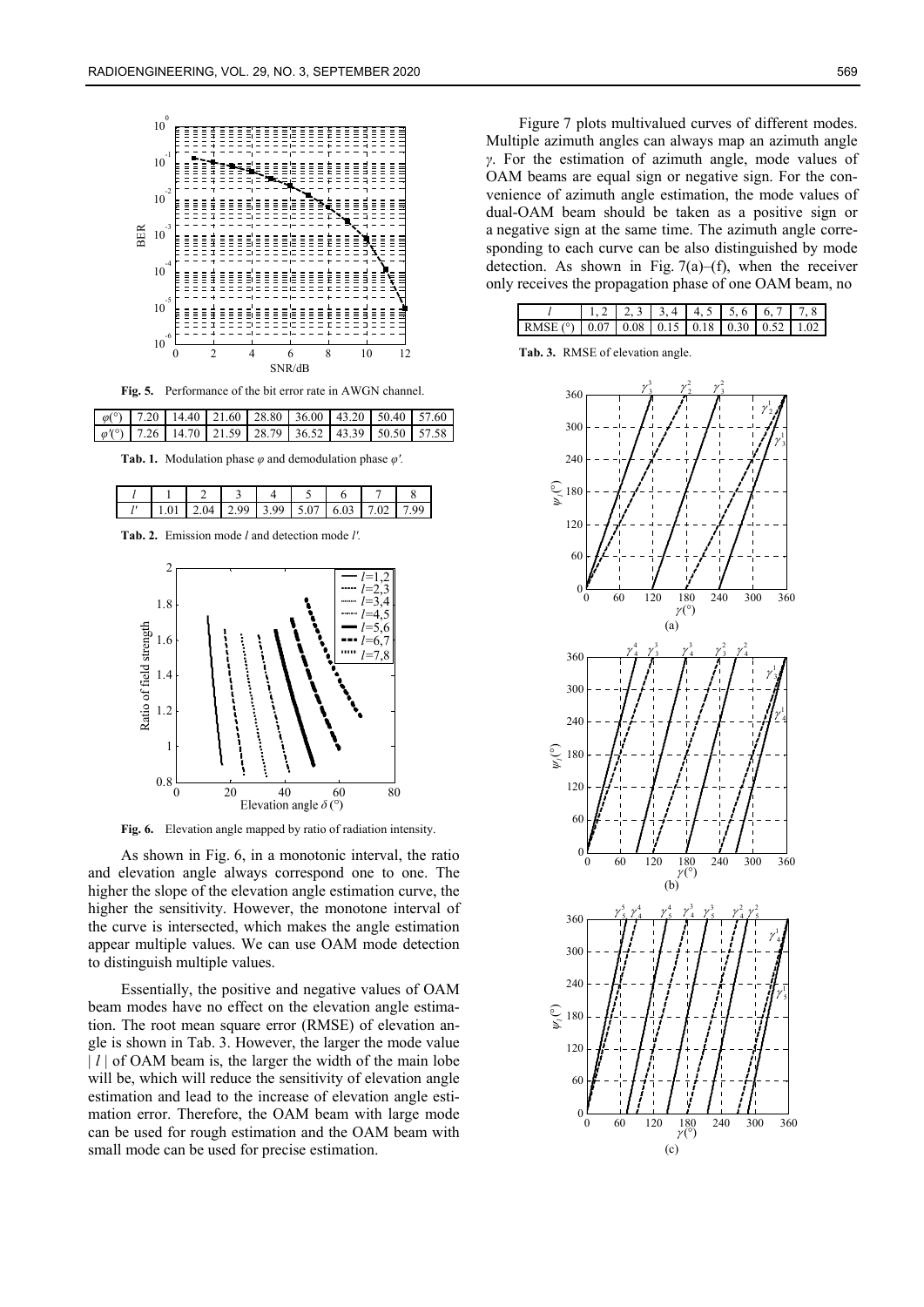

**Fig. 7.** The mapping relationship between azimuth angle multi-value and azimuth angle

|                                                           |  |  | $1, 2, 3$ $3, 4$ $4, 5$ $5, 6$ $6, 7$ $7, 8$ |  |
|-----------------------------------------------------------|--|--|----------------------------------------------|--|
| RMSE (°)   0.02   0.03   0.03   0.03   0.04   0.06   0.09 |  |  |                                              |  |

**Tab. 4.** RMSE of azimuth angle.

matter whether the mode value is detected or not, the mapped azimuth angle has multiple values and the larger the mode, the more the number of multiple values. When the receiver detects propagation phases of different dual-OAM beams at an azimuth angle, it will also map multiple azimuth angles, but the number of multiple values is relatively reduced. For example, when the receiver detects that

propagation phases of dual OAM beams are 120° and 180°, the azimuth angle mapped by OAM beams, which mode values are 2 and 3 in Fig. 7(a), is  $60^{\circ}$ , while the azimuth angle mapped by OAM beam mode values of 3 and 4 in Fig. 7(b) is 300°. However, the receiver is only located in one of  $60^{\circ}$  and  $300^{\circ}$  directions. From Fig. 7(a) to (f), there are many cases similar to this kind of azimuth ambiguity. When the receiver detects modes of dual-OAM beams, it can determine the azimuth angle in a set of mapping curve to get the unique azimuth angle.

Table 4 shows that the larger the mode of OAM beam is, the larger is the estimation error of azimuth angle, which is affected by the phase singularity point. Azimuth estimation accuracy of OAM beams with smaller modes is better. This is because the larger the OAM beam mode is, the larger the singular region of the phase center is. Thus, the estimation of OAM propagation phase  $\psi_l$  will be affected. Moreover, the OAM beam with a larger mode will have larger error in azimuth angle estimation.

Several researchers stressed the fact that the particular spatial profile of OAM beams could be used to perform radar and satellite localization operations [35]. In this paper OAM-DM signals generated by UCA are studied, which provides a reference scheme for the application of OAM beam in the future radar guidance and 6G integration in the RF (Radio Frequency) field, and the scheme is simulated in AWGN channel. Distortion characteristics of OAM beams in different channels are still in the research stage [35]. Therefore, the optimization of OAM-DM signal in other channels needs to be further studied in the future work. At present, there are more researches on the application of OAM beam, and more OAM modes are also being studied. However, related work mainly studies the communication  $[10, 14, 20, 21]$  and detection  $[17–19]$  of OAM beam independently. OAM-DM signal in this study integrates communication and guidance together, which provides a feasible method for a single device to realize multi-function.

## **6. Conclusion**

In this paper, the design scheme of DM signal combined with OAM beam is proposed. The phase difference between adjacent elements of UCA which can generate OAM beams is modulated into the signal. Depending on the directivity of the OAM beam main lobe, modulation signals can send different constellations in different directions. Distortion degree of the constellation transmitted by the modulation signal in different directions is different. Due to the distortion of the constellation, it is sometimes difficult to demodulate QPSK signal by conventional methods. Thus, we design a method using a single antenna to demodulate DM signal, which can improve the security of information transmission to a certain extent. The scheme is suitable for using micro receiver to achieve communication and angle estimation in radar communication integration.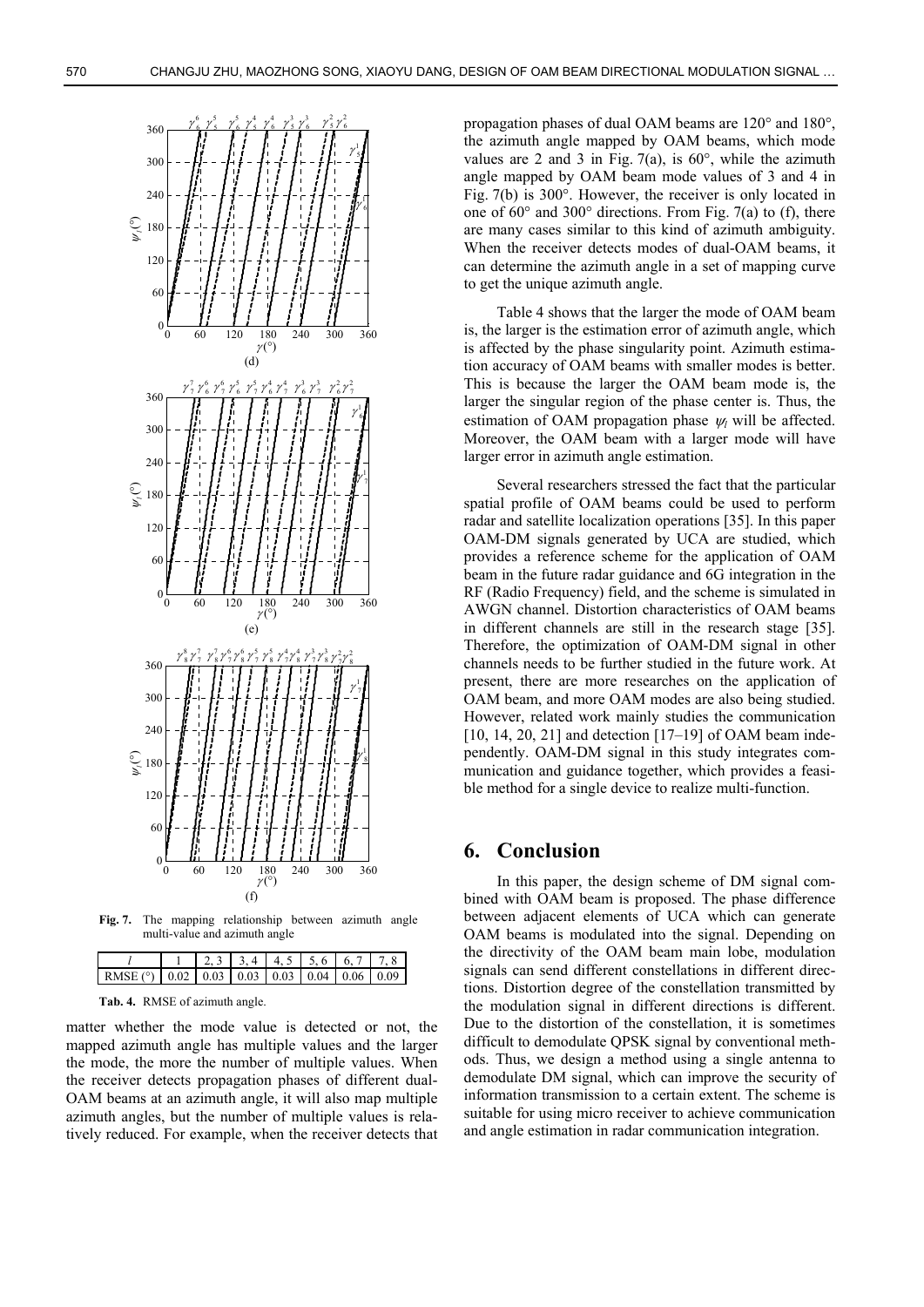## **Acknowledgments**

This work was supported by the National Natural Science Foundation of China under grant NSFC61571224 and the National Key Scientific Instrument and Equipment Development Projects of China under grant 2013YQ200607. The authors would also like to acknowledge the anonymous reviewers for their helpful comments.

# **References**

- [1] VERBEECK, J., TIAN, H., SCHATTSCHNEIDER, P. Production and application of electron vortex beams. *Nature*, 2010, vol. 467, no. 7313, p. 301–304. DOI: 10.1038/nature09366
- [2] URIBE-PATARROYO, N., FRAINE, A., SIMON, D. S., et al. Object identification using correlated orbital angular momentum states. *Physical Review Letters*, 2012, vol. 110, no. 4, p. 1–5. DOI: 10.1103/PhysRevLett.110.043601
- [3] WANG, Z., ZHANG, N., YUAN, X. C., High-volume optical vortex multiplexing and de-multiplexing for free-space optical communication. *Optics Express*, 2011, vol. 19, no. 2, p. 482–492. DOI: 10.1364/OE.19.000482
- [4] GAO, X., HUANG, S., ZHOU, J., et al. Generating, multiplexing/ demultiplexing and receiving the orbital angular momentum of radio frequency signals using an optical true time delay unit. *Journal of Optics*, 2013, vol. 15, no. 10, p. 1–6. DOI: 10.1088/2040-8978/15/10/105401
- [5] HUANG, H., XIE, G., YAN, Y., et al. 100 Tbit/s free-space data link enabled by three-dimensional multiplexing of orbital angular momentum, polarization, and wavelength. *Optics Letters*, 2014, vol. 39, no. 2, p. 197–200. DOI: 10.1364/OL.39.000197
- [6] GAO, X., HUANG, S., WEI, Y., et al. An orbital angular momentum radio communication system optimized by intensity controlled masks effectively: Theoretical design and experimental verification. *Applied Physics Letters*, 2014, vol. 105, no. 24, p. 1–5. DOI: 10.1063/1.4904090
- [7] REN, Y., WANG, Z., XIE, G., et al. Free-space optical communications using orbital-angular-momentum multiplexing combined with MIMO-based spatial multiplexing. *Optics Letters*, 2015, vol. 40, no. 18, p. 4210–4213. DOI: 10.1364/OL.40.004210
- [8] CAI, B. G., LI, Y. B., JIANG, W. X., et al. Generation of spatial Bessel beams using holographic metasurface. *Optics Express*, 2015, vol. 23, no. 6, p. 7593–7601. DOI: 10.1364/OE.23.007593
- [9] ZHANG, C., MA, L. Millimetre wave with rotational orbital angular momentum. *Scientific Reports*, 2016, vol. 6, no. 3192, p. 1–8. DOI: 10.1038/srep31921
- [10] TAMBURINI, F., MARI, E., SPONSELLI, A., et al. Encoding many channels in the same frequency through radio vorticity: First experimental test. *New Journal of Physics*, 2012, vol. 14, p. 1–17. DOI: 10.1088/1367-2630/14/3/033001
- [11] CHENG, L., HONG, W., HAO, Z. C. Generation of electromagnetic waves with arbitrary orbital angular momentum modes. *Scientific Reports*, 2014, vol. 4, no. 4817, p. 1–5. DOI: 10.1038/srep04814
- [12] MOHAMMADI, S. M., DALDORFF, L. K. S., BERGMAN, J. E. S., et al. Orbital angular momentum in radio–A system study. *IEEE Transactions on Antennas and Propagation*, 2010, vol. 58, no. 2, p. 565–572. DOI: 10.1109/TAP.2009.2037701
- [13] MOHAMMADI, S. M., DALDORFF, L. K. S., FOROZESH, K., et al. Orbital angular momentum in radio: Measurement methods. *Radio Science*, 2010, vol. 45, no. 4, p. 1–14. DOI: 10.1029/2009RS004299
- [14] CANO, E., ALLEN, B. Multiple-antenna phase-gradient detection for OAM radio communications. *Electronics Letters*, 2015, vol. 51, no. 9, p. 724–725. DOI: 10.1049/el.2015.0435
- [15] CHEN, J., LIANG, X., HE, C., et al. High-sensitivity OAM phase gradient detection based on time-modulated harmonic characteristic analysis. *Electronics Letters*, 2017, vol. 53, no. 12, p. 812–814. DOI: 10.1049/el.2016.4689
- [16] XIE, M., GAO, X., ZHAO, M., et al. Mode measurement of a dual-mode radio frequency orbital angular momentum beam by circular phase gradient method. *IEEE Antennas and Wireless Propagation Letters*, 2016, vol. 16, p. 1143–1146. DOI: 10.1109/lawp.2016.2624737
- [17] GUO, G. R., HU, W. D., DU, X. Y. Electromagnetic vortex based radar target imaging. *Journal of National University of Defense Technology*, 2013, vol. 35, no. 6, p. 71–76. (in Chinese) DOI: 10.3969/j.issn.1001-2486.2013.06.013
- [18] LIU, K., CHENG, Y., YANG, Z., et al. Orbital-angularmomentum-based electromagnetic vortex imaging. *IEEE Antennas and Wireless Propagation Letters*, 2015, vol. 14, p. 711–714. DOI: 10.1109/lawp.2014.2376970
- [19] YUAN, T., WANG, H., QIN, Y., et al. Electromagnetic vortex imaging using uniform concentric circular arrays. *IEEE Antennas and Wireless Propagation Letters*, 2016, vol. 15, p. 1024–1027. DOI: 10.1109/LAWP.2015.2490169
- [20] GE, X., ZI, R., XIONG, X., et al. Millimeter wave communications with OAM-SM scheme for future mobile networks. *IEEE Journal on Selected Areas in Communications*, 2016, vol. 35, no. 9, p. 2163–2177. DOI: 10.1109/JSAC.2017.2720238
- [21] HU, T., WANG, Y., LIAO, X., et al. OFDM-OAM modulation for future wireless communications. *IEEE Access*, 2019, vol. 7, p. 59114–59125. DOI: 10.1109/ACCESS.2019.2915035
- [22] TAVIK, G. C., HILTERBRICK, C. L., EVINS, J. B., et al. The advanced multifunction RF concept. *IEEE Transactions on Microwave Theory and Techniques*, 2005, vol. 53, no. 3, p. 1009–1020. DOI: 10.1109/tmtt.2005.843485
- [23] BLUNT, S. D., MOKOLE, E. L. Overview of radar waveform diversity. *IEEE Aerospace and Electronic Systems Magazine*, 2016, vol. 31, no. 11, p. 2–40. DOI: 10.1109/MAES.2016.160071
- [24] LIU, F., ZHOU, L., MASOUROS, C., et al. Towards dualfunctional radar-communication systems: Optimal waveform design. *IEEE Transactions on Signal Processing*, 2018, vol. 66, no. 16, p. 4264–4279. DOI: 10.1109/TSP.2018.2847648
- [25] WANG, Z., LIAO, G., YANG, Z. Space-frequency modulation radar-communication and mismatched filtering. *IEEE Access*, 2018, vol. 6, p. 24837–24845. DOI: 10.1109/ACCESS.2018.2829731
- [26] LUO, Y., ZHANG, J. A., HUANG, X., et al. Optimization and quantization of multibeam beamforming vector for joint communication and radio sensing. *IEEE Transactions on Communications*, 2019, vol. 67, no. 9, p. 6468–6482. DOI: 10.1109/TCOMM.2019.2923627
- [27] ZHANG, J. A., HUANG, X., GUO, Y. J., et al. Multibeam for joint communication and sensing using steerable analog antenna arrays. *IEEE Transactions on Vehicular Technology*, 2018, vol. 68, no. 1, p. 671–685. DOI: 10.1109/TVT.2018.2883796
- [28] DALY, M. P., BERNHARD, J. T. Directional modulation technique for phased arrays. *IEEE Transactions on Antennas and Propagation*, 2009, vol. 57, no. 9, p. 2633–2640. DOI: 10.1109/TAP.2009.2027047
- [29] HONG, T., SONG, M. Z., LIU, Y. Dual-beam directional modulation technique for physical-layer secure communication. *IEEE Antennas and Wireless Propagation Letters*, 2011, vol. 10, p. 1417–1420. DOI: 10.1109/LAWP.2011.2178384
- [30] DING, Y., FUSCO, V. F. A vector approach for the analysis and synthesis of directional modulation transmitters. *IEEE*